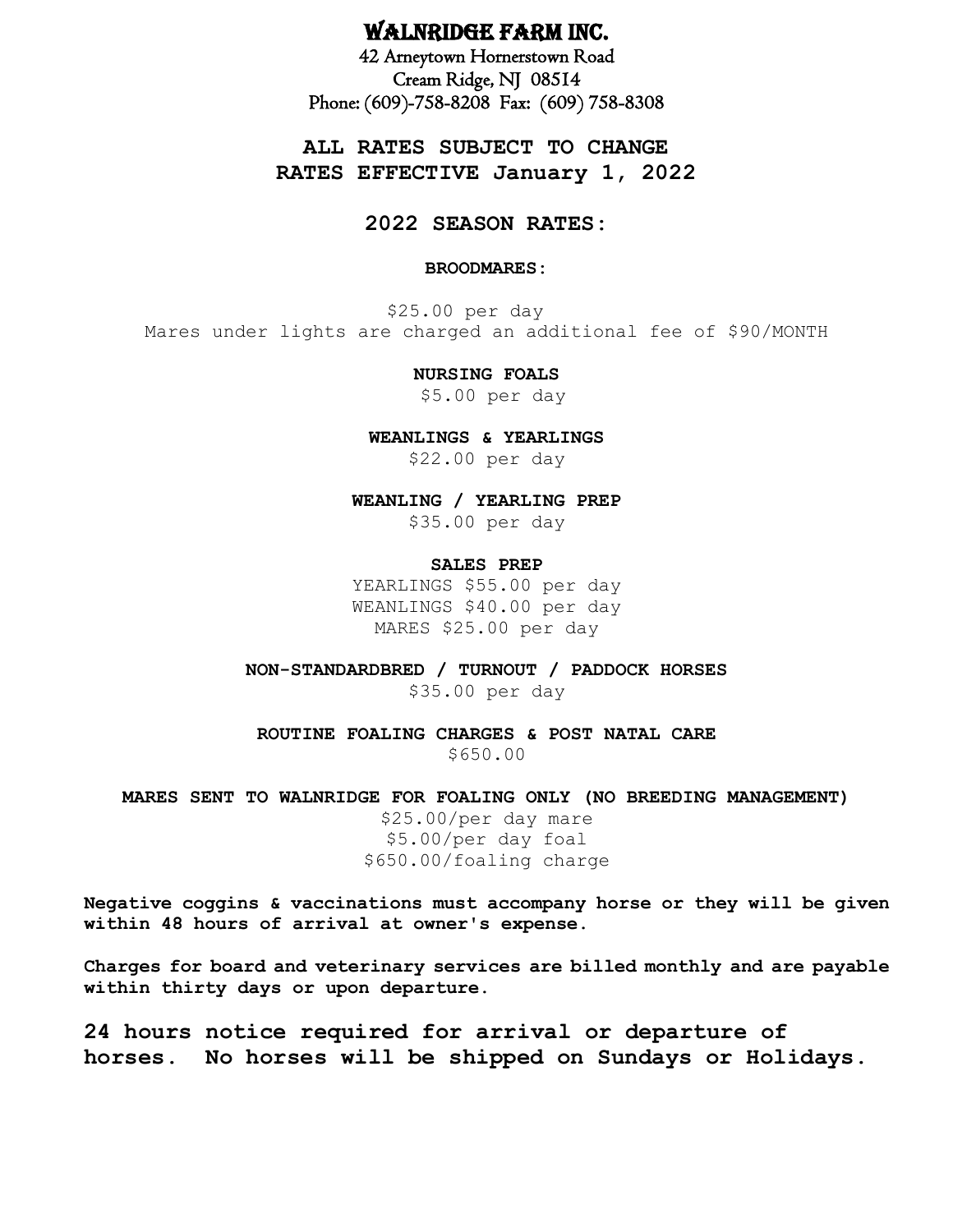# WALNRIDGE FARM INC.

42 Arneytown-Hornerstown Road Cream Ridge, NJ 08514 Phone: (609)-758-8208 Fax: (609) 758-8308 Cell: (609) 346-7345

 **ALL RATES SUBJECT TO CHANGE RATES EFFECTIVE JANUARY 1, 2022**

**2022 BREEDING SEASON SCHEDULE Breeding shed opens February 14, 2022**

## **CALL-IN TIME TO SCHEDULE MARE FOR BREEDING IS DAY BEFORE SEMEN IS NEEDED BY 3PM. TO CANCEL SEMEN REQUEST, PLEASE CALL RICHARD MEIRS, VMD (609) 346-7345 BY 7AM DAY OF COLLECTION**

PICKUP TIME FOR SEMEN VARIES PLEASE VERIFY

## **STALLIONS STANDING AT WALNRIDGE FARM NJ**

**\*\*\* SOUTHWIND OZZIE (NJ) MONDAY, WEDNESDAY, FRIDAY, SATURDAY \*\*\* \*\*\* NUTCRACKER SWEET (NJ) MONDAY, WEDNESDAY, FRIDAY, SATURDAY \*\*\* \*\*\* HAMMER TIME (NJ) MONDAY, WEDNESDAY, FRIDAY, SATURDAY \*\*\* \*\*\* PHILOS HANOVER (NJ) MONDAY, WEDNESDAY, FRIDAY, SATURDAY \*\*\* \*\*\* FOR SATURDAY BREEDS PLEASE CALL FRIDAY BY 3PM. NO CALLS ON SATURDAY \*\*\***

**ALL SEMEN REQUESTS FOR MARES IN CANADA ARE TO BE CALLED IN 24 HOURS IN ADVANCE OF THE DAY SEMEN IS REQUIRED.** 

**Fees for 2021 are as follows:**

**Semen collection and processing fee: \$125.00 Semen Box: non-returnable \$ 25.00**

### **SEMEN TRANSPORT OUT OF STATE:**

Walnridge Farm cannot be responsible for air/Fed Ex shipments not arriving at their scheduled time. Charges for semen collection will be billed and collected. We will do everything in our power to make sure the package is shipped properly and timely.

Owner must provide a federal express account number. If you do not have an account, please call Fed Ex at 1-800-463-3339 to obtain an account number. **NO EXCEPTIONS!**

**Owner must also provide to Walnridge Farm of NJ a credit card which will be run before semen can be processed and shipped. Please fill in attached form and fax back to Walnridge Farm Inc. NJ at 609-758-8308.**